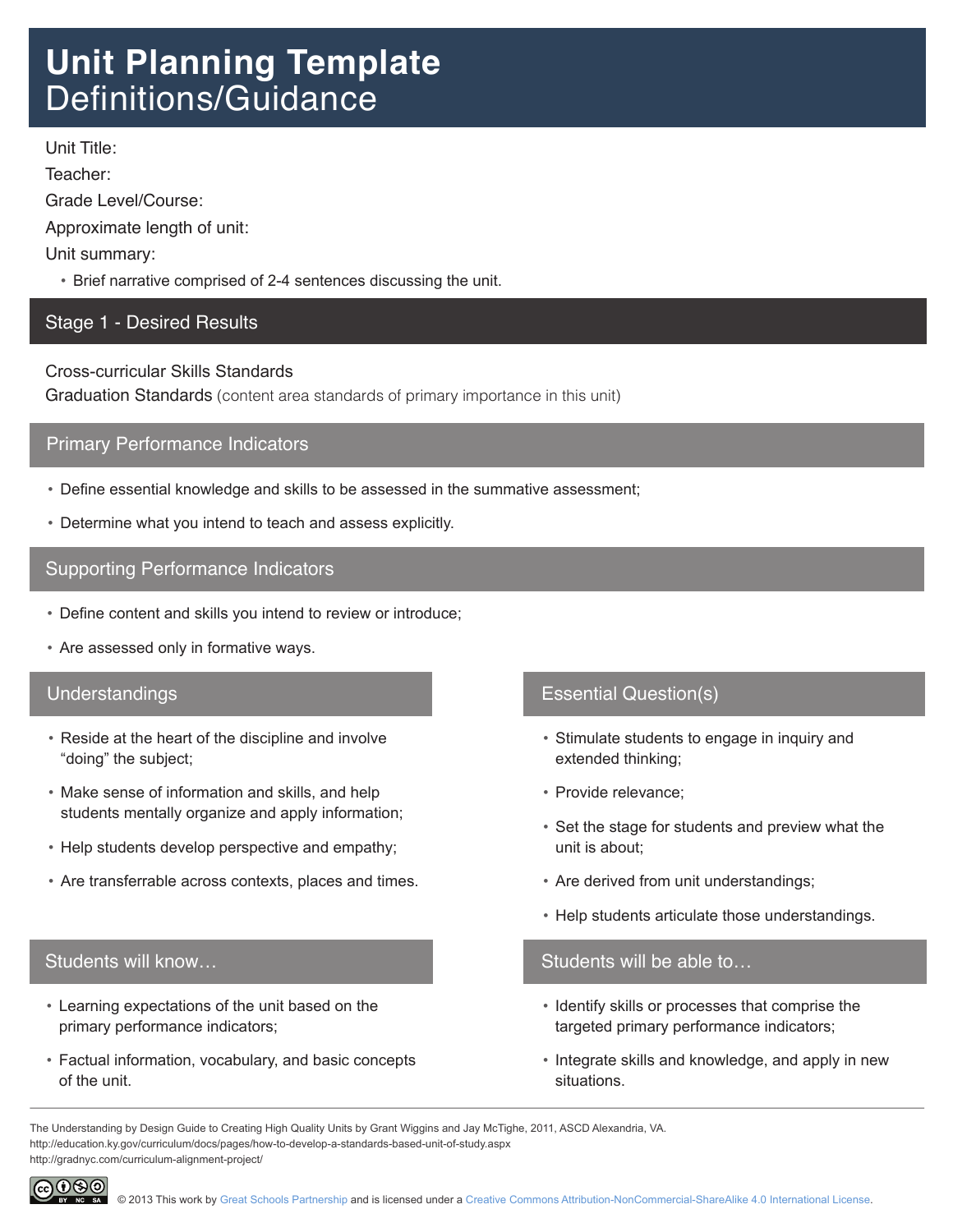#### Scoring Criteria

- • Are outlined in a scoring guide or rubric format aligned with primary performance indicators;
- • Define levels of performance for what students should know and do (e.g., 1-6; exceeds, meets, partially meets, and does not meet);
- Identify the criteria for meeting proficiency first;
- Include student input to ensure student-friendly language and understanding;
- • Is exemplified by student work samples that clarify levels of performance (i.e. What does "meets" look like using prior student work samples?).

#### Summative Assessment

- • Evaluates student progress in achieving the primary performance indicators;
- • Addresses the essential question(s) in a thoughtful manner;
- • Integrates the identified Guiding Principle(s) in the demonstration of the content performance indicators;
- • Aligns to the expected depth of knowledge identified in the primary performance indicators;
- • Provide differentiated entry points for students to demonstrate the performance indicators.

#### Entry-level Assessment

Conduct an oral, written, or kinesthetic pre-assessment to determine students' strengths, weaknesses, understandings, and misconceptions in order to inform instruction.

- • Includes questions related to each of the primary performance indicators;
- • Groups the questions or activities in relation to each performance indicator so that data clearly indicates knowledge or gaps in knowledge per indicator;
- • Includes a continuum of questions that transition from simple to complex, concrete to abstract, and recall to open-ended.

#### Stage 3 - Instructional Design

#### Initial Event or Hook:

- • Provides an engaging, entry-level event that ensures students' interest in the content. This is the hook to the unit.
- • Encourages students to access prior knowledge;
- • Provides student work exemplars demonstrating an outcome of the unit.